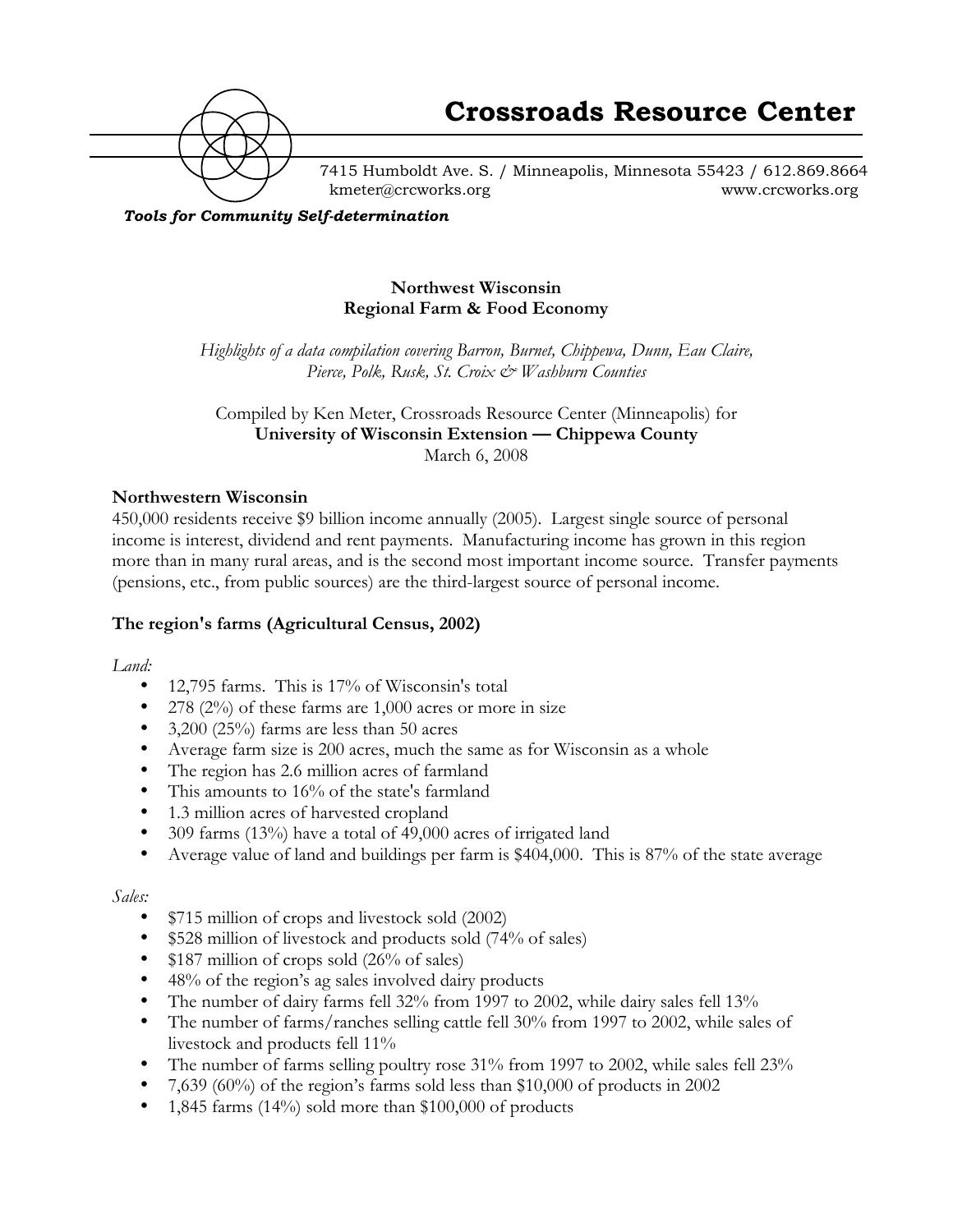54% of the region's farms (6,881) reported net losses in 2002, even after subsidies are taken into account

Northwest Wisconsin farmers collected an average of \$55 million of federal subsidies each year from 1993-2005 (Bureau of Economic Analysis, in 2005 dollars)

## *Dairy & Cattle:*

2,663 farms raise 167,000 milk cows

Sales of dairy products from the region fell 13% from \$400 million to \$347 million from 1997 to 2002

6,644 ranches and farms hold an inventory of 458,000 cattle

178,000 cattle were sold in 2002 for total sales of \$76 million, an 11% decline from \$85 million sold in 1997

# *Other livestock*  $\mathcal{O}^*$  animal products:

754 farms raise 44,000 laying hens

205 farms raise 41,000 broiler hens

Sales of poultry products fell 23%, from \$79 million to \$61 million, from 1997 to 2002 403 farms hold an inventory of 34,000 hogs and pigs, and sold 75,000 animals, in 2002 Hog and pig sales fell 35% from \$8.2 million in 1997 to \$5.3 million in 2002 405 farms hold an inventory of 15,000 sheep and lambs

# *Crops:*

4,339 farms produced 60 million bushels of corn in 2002 2,541 farms raised 1.4 million tons of corn for chopped forage 1,783 farms produced 8.4 million bushels of soybeans 1,663 farms produced 2.1 million bushels of oats 200 farms produced 543,000 bushels of winter wheat 31 farms raised 745,000 hundredweight of potatoes 17 farms raised 148,000 bushels of edible beans, all of Wisconsin's output

*Vegetables & Melons: (some farmers state that Ag Census data does not fully represent vegetable production):*

294 farms work 20,000 acres to raise \$21 million of vegetables, melons and potatoes

*Fruits (some farmers state that Ag Census data does not fully represent fruit production):* The region has 143 farms holding a total of 1,023 acres of orchards The region's farmers sold \$4.2 million in fruit and berries

## *Nursery and Greenhouse plants*

196 farms sell \$12 million of nursery and greenhouse products

# *Direct and organic sales:*

783 farms sell \$3 million of food directly to consumers. This is a 4% increase in the number of farms selling direct, and a 25% increase in direct sales, from 1997 to 2002 70 of the region's farms sold \$1.1 million of organic foods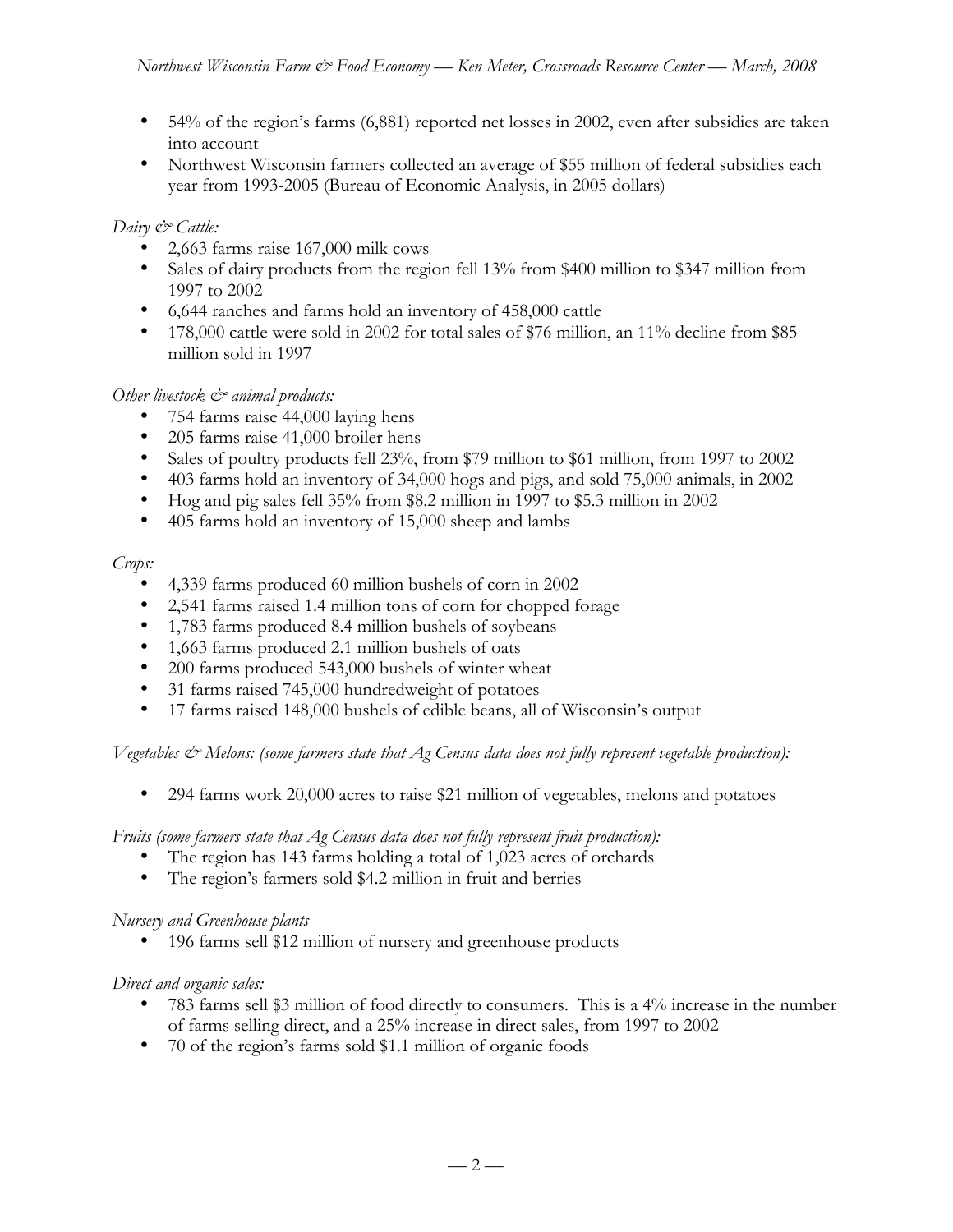### **Balance of Cash Receipts and Production Costs (BEA):**

Northwest Wisconsin region ranchers and farmers sell \$957 million of food commodities per year (average for the thirteen years 1993-2005), spending \$990 million to raise them, for an average loss of \$34 million each year. Note that these sales figures compiled by the BEA are far higher than cash receipts recorded by the USDA Agriculture Census in 2002 (above).

Overall, farm producers spent a total of \$440 million more producing crops and livestock than they earned from selling their products between 1993 and 2005. Total cash flow for all farmers in the region was negative each year from 1999 to 2005. The region's farmers and ranchers earned \$400 million less by selling commodities in 2005 than they earned in 1969 (in 2005 dollars).

Farmers and ranchers earn another \$77 million per year of farm-related income — primarily custom work and rental income (thirteen year average for 1993-2005). Federal farm support payments average \$55 million per year for the region for the years 1993-2005 [BEA]. These figures do not include off-farm income that clearly is an important reason that families are able to maintain their farm operations.

A conservative estimate of the amount of money farmers spend buying farm inputs that are sourced outside the region is \$300 million per year.

### **The region's consumers:**

Northwest Wisconsin consumers spend \$928 million buying food each year, including \$521 million for home use. Most of this food is produced outside the region. Only \$3 million of food products (0.3% of farm cash receipts) were sold by farmers directly to consumers in 2002.

Estimated change in net assets for all region households combined was a loss of \$967 million in the year 2005 [BLS], an average of nearly \$6,000 per household.

### **Farm and food economy summary:**

Farmers lose \$34 million each year producing food commodities, while spending \$300 million buying inputs from external suppliers.

Meanwhile, consumers spend \$800 million buying food from outside. Combined with farmgate losses, this amounts to a total loss to the region of \$1.13 billion of potential wealth *each year*. This loss amounts to 115% of the value of all food commodities currently raised in the region.

### **Northwest Wisconsin region: markets for food eaten at home (2005):**

|                                     | millions |
|-------------------------------------|----------|
| Meats, poultry, fish, and eggs      | \$115    |
| Fruits & vegetables                 | 83       |
| Cereals and bakery products         | 73       |
| Dairy products                      | 63       |
| "Other," incl. sweets, fats, & oils | 187      |